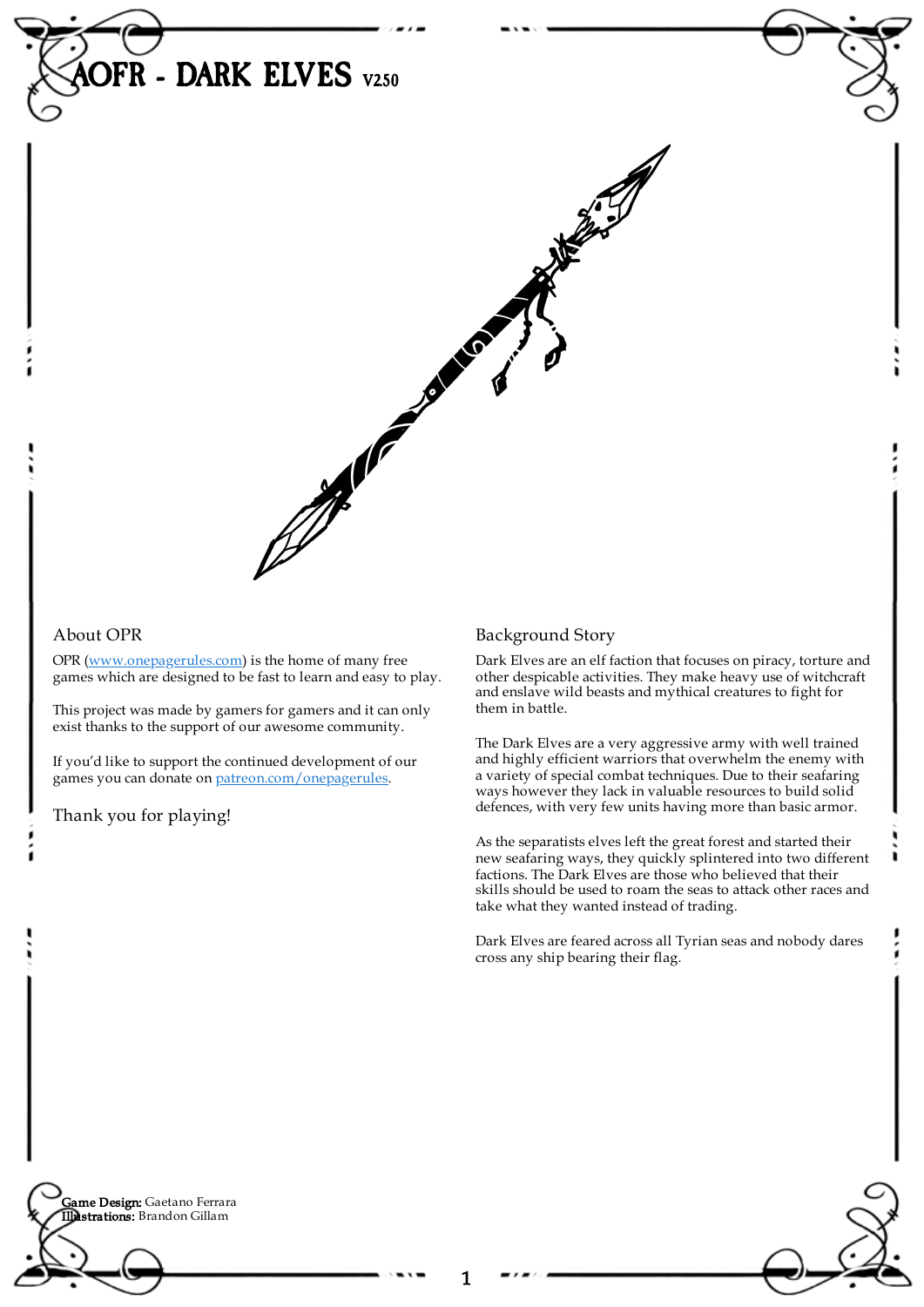# AOFR - DARK ELVES V250

|  | Name [size]           |      |      | Qua Def Equipment                                              | Special Rules                     | Upgrades     | Cos <sup>2</sup> |
|--|-----------------------|------|------|----------------------------------------------------------------|-----------------------------------|--------------|------------------|
|  | Dark Noble [1]        | $3+$ |      | $4+$ Hand Weapon $(A3, AP(1))$                                 | Fearless, Furious, Hero, Tough(3) | A            | 55pts            |
|  | Champion [1]          | $4+$ |      | 5+ Hand Weapon (A3)                                            | Hero, Tough(3)                    | B            | 30pts            |
|  | Snake Lady [1]        | $3+$ |      | 4+ Great Glaive (A4, AP(1), Rending)                           | Hero, Strider, Tough(6)           | $\mathsf{C}$ | 95pts            |
|  | Dark Warriors [10]    | $4+$ |      | 5+ Hand Weapons (A1)                                           |                                   | D, E         | $100$ pts        |
|  | Witches [5]           | $4+$ |      | 5+ Dual Hand Weapons (A2)                                      | Furious                           | D            | 75pts            |
|  | Corsairs [5]          | $4+$ |      | 5+ Dual Hand Weapons (A2)                                      | Fearless, Stealth                 | D, F         | 80pts            |
|  | Executioners [5]      | $3+$ |      | $4+$ Great Weapons $(A1, AP(2))$                               | Head Chop                         | D            | 90pts            |
|  | Slaughter Sisters [5] | $3+$ |      | 5+ Barbed Whips (A1, AP(1), Rending)                           | Blade Dance, Strider              | D            | 90pts            |
|  | Winged Sisters [5]    | $4+$ | $5+$ | Dual Hand Weapons (A2)                                         | Ambush, Flying                    | G            | 95pts            |
|  | Black Guardians [5]   | $3+$ | $4+$ | Halberds (A1, AP(1), Rending)                                  | Fearless, Furious                 | D            | $105$ pts        |
|  | Dark Shooters [5]     | $4+$ |      | 5+ Repeater Crossbows (18", A2, Rending),<br>Hand Weapons (A1) |                                   | D            | 110pts           |
|  | Shade Scouts [5]      | $3+$ | $5+$ | Repeater Handbows (9", A2, Rending),<br>Hand Weapons (A1)      | Scout, Stealth                    | D            | 130pts           |
|  | Snake Sisters [3]     | $3+$ | $4+$ | Blood Glaives (A3, Rending)                                    | Strider, Tough(3)                 | H            | $155$ pts        |
|  | Warlock Riders [5]    | $4+$ | $5+$ | Hand Weapons (A1, Poison)                                      | Fast, Impact(1)                   |              | 90pts            |
|  | Dark Horsemen [5]     | $4+$ |      | $5+$ Lances (A1, Impact(1))                                    | Fast, Impact(1)                   | D, I         | 95pts            |
|  | Raptor Knights [5]    | $3+$ | $4+$ | Lances $(A1, Impact(1))$ , Claws $(A1, AP(1))$                 | Fast, Impact(1)                   | D            | 150pts           |
|  | Harpies [5]           | $5+$ | $5+$ | Claws $(A2, AP(1))$                                            | Flying, Scout                     |              | 80pts            |
|  |                       |      |      |                                                                |                                   |              |                  |

| Replace Hand Weapon:<br>AI            |            |  |  |  |  |  |
|---------------------------------------|------------|--|--|--|--|--|
| Lance $(A3, AP(1), Impact(1))$        | $+5pts$    |  |  |  |  |  |
| Halberd (A3, AP(1), Rending)          | $+5pts$    |  |  |  |  |  |
| Spear (A3, AP(1), Phalanx)            | $+5pts$    |  |  |  |  |  |
| Great Weapon (A3, AP(3))              | $+10$ pts  |  |  |  |  |  |
| Dual Hand Weapons (A6, AP(1))         | $+15$ pts  |  |  |  |  |  |
| Upgrade with one:                     |            |  |  |  |  |  |
| Repeater Handbow                      | $+10$ pts  |  |  |  |  |  |
| $(9''$ , A2, Rending)                 |            |  |  |  |  |  |
| Repeater Crossbow                     | $+15$ pts  |  |  |  |  |  |
| $(18"$ , A2, Rending)                 |            |  |  |  |  |  |
| Upgrade with one:                     |            |  |  |  |  |  |
| Army Standard Bearer (Fear)           | $+20pts$   |  |  |  |  |  |
| Dread Prince (Dark Prowess)           | $+20pts$   |  |  |  |  |  |
| Assassin (Takedown)                   | $+20pts$   |  |  |  |  |  |
| Fleet Master (Absolute Power)         | $+30$ pts  |  |  |  |  |  |
| Dark Tyrant (Blood Sacrifice)         | $+90$ pts  |  |  |  |  |  |
| Mount on:                             |            |  |  |  |  |  |
| Dark Horse (Fast, Impact(1))          | $+15$ pts  |  |  |  |  |  |
| Raptor (Fast, Impact(1),              | $+20$ pts  |  |  |  |  |  |
| Claws $(A1, AP(1))$                   |            |  |  |  |  |  |
| Black Pegasus (Fast, Flying,          | $+105$ pts |  |  |  |  |  |
| $Impack(3)$ , $Tough(+3)$ ,           |            |  |  |  |  |  |
| Hooves $(A2, AP(1))$                  |            |  |  |  |  |  |
| Manticore (Defense +1, Fear, Flying,  | $+180$ pts |  |  |  |  |  |
| Tough(+6), Claws (A6, Rending))       |            |  |  |  |  |  |
| Cauldron Wagon (Defense +1,           | $+220$ pts |  |  |  |  |  |
| Blood Fury, Fear, Regeneration,       |            |  |  |  |  |  |
| Tough $(+6)$ , Crew $(A4)$ )          |            |  |  |  |  |  |
| Black Dragon (Defense +1,             | $+335$ pts |  |  |  |  |  |
| Breath Attack, Fear, Flying,          |            |  |  |  |  |  |
| Tough $(+12)$ , Claws $(A6, AP(1))$ , |            |  |  |  |  |  |
| Stomp $(A4, AP(1))$                   |            |  |  |  |  |  |
| $\mathbf{B}$<br>Replace Hand Weapon:  |            |  |  |  |  |  |
| Lance $(A3, Impact(1))$               | $+5pts$    |  |  |  |  |  |
| Halberd (A3, Rending)                 | $+5pts$    |  |  |  |  |  |
| Spear (A3, Phalanx)                   | $+5$ pts   |  |  |  |  |  |
|                                       |            |  |  |  |  |  |

| Spear (A3, Phalanx)                   | $+5$ pts   |  |  |  |  |  |
|---------------------------------------|------------|--|--|--|--|--|
| Great Weapon $(A3, AP(2))$            | $+5$ pts   |  |  |  |  |  |
| Dual Hand Weapons (A6)                | $+10$ pts  |  |  |  |  |  |
| Upgrade with one:                     |            |  |  |  |  |  |
| Dread Prince (Dark Prowess)           | $+20pts$   |  |  |  |  |  |
| Sorcerer (Wizard(1))                  | $+25$ pts  |  |  |  |  |  |
| Fleet Master (Absolute Power)         | $+30$ pts  |  |  |  |  |  |
| Mount on:                             |            |  |  |  |  |  |
| Horse (Fast, Impact(1))               | $+10$ pts  |  |  |  |  |  |
| Raptor (Defense +1, Fast,             | $+20pts$   |  |  |  |  |  |
| $Impack(1)$ , Claws $(A1, AP(1))$     |            |  |  |  |  |  |
| Black Pegasus (Defense +1, Fast,      | $+85$ pts  |  |  |  |  |  |
| Flying, Impact(3), $Tough(+3)$ ,      |            |  |  |  |  |  |
| Hooves $(A2, AP(1))$                  |            |  |  |  |  |  |
| Black Dragon (Defense +2,             | $+275$ pts |  |  |  |  |  |
| Breath Attack, Fear, Flying,          |            |  |  |  |  |  |
| Tough $(+12)$ , Stomp $(A4, AP(1))$ , |            |  |  |  |  |  |
| Claws $(A6, AP(1)))$                  |            |  |  |  |  |  |
|                                       |            |  |  |  |  |  |

| (1))                                                                                                                                           | Flying,   |  |  |  |
|------------------------------------------------------------------------------------------------------------------------------------------------|-----------|--|--|--|
| c                                                                                                                                              |           |  |  |  |
| Upgrade with one:<br>Sorcerer $(Wizard(1))$                                                                                                    | $+25pts$  |  |  |  |
|                                                                                                                                                | $+90$ pts |  |  |  |
| Dark Tyrant (Blood Sacrifice)<br>Replace Great Glaive:                                                                                         |           |  |  |  |
| Great Seeker Bow<br>(24", A4, AP(1), Poison),<br>Hand Weapon (A3)                                                                              | $+55$ pts |  |  |  |
| D  <br>Upgrade with:                                                                                                                           |           |  |  |  |
| Sergeant                                                                                                                                       | $+5pts$   |  |  |  |
| Musician                                                                                                                                       | $+10$ pts |  |  |  |
| Battle Standard                                                                                                                                | $+10$ pts |  |  |  |
| ЕΙ<br>Replace all Hand Weapons:                                                                                                                |           |  |  |  |
| Halberds (A1, Rending)                                                                                                                         | $+10$ pts |  |  |  |
| Spears (A1, Phalanx)                                                                                                                           | +30pts    |  |  |  |
| FІ<br>Replace all Dual Hand Weapons:                                                                                                           |           |  |  |  |
| Repeater Handbows<br>(9", A2, Rending),<br>Hand Weapons (A1)                                                                                   | $+15$ pts |  |  |  |
| GI<br>Replace all Dual Hand Weapons:                                                                                                           |           |  |  |  |
| Javelins $(12^{\bar{}}$ , A1, AP $(1)$ ),<br>Hand Weapons (A1)                                                                                 | $+5pts$   |  |  |  |
| нļ<br>Replace all Blood Glaives:                                                                                                               |           |  |  |  |
| Seeker Bows (24", A3, Poison),<br>Hand Weapons (A2)                                                                                            | $+85$ pts |  |  |  |
| I<br>Ι<br>Upgrade one model with:                                                                                                              |           |  |  |  |
| Sorcerer (Wizard(1))                                                                                                                           | $+25$ pts |  |  |  |
| JΙ<br>Replace all Lances:                                                                                                                      |           |  |  |  |
| Repeater Crossbows                                                                                                                             | $+45$ pts |  |  |  |
| (18", A2, Rending),<br>Hand Weapons (A1)                                                                                                       |           |  |  |  |
| Special Rules                                                                                                                                  |           |  |  |  |
| Absolute Power: Once per activation, before                                                                                                    |           |  |  |  |
| attacking, pick one enemy unit within 12",<br>which gets -2 to its next morale test roll.<br><b>Blade Dance:</b> This model gets +2 to defense |           |  |  |  |
| rolls when fighting in melee.<br>Blood Fury: Once per activation, pick 2                                                                       |           |  |  |  |
| friendly units within 6", which get +1 attack                                                                                                  |           |  |  |  |
| in melee next time they charge.<br><b>Blood Sacrifice:</b> The hero and its unit get the                                                       |           |  |  |  |
| Regeneration special rule.                                                                                                                     |           |  |  |  |
| Dark Prowess: The hero and its unit get +1 to                                                                                                  |           |  |  |  |
| hit when in melee.<br>Head Chop: This model gets AP(+2) against                                                                                |           |  |  |  |
| units where most models have Tough(3) or                                                                                                       |           |  |  |  |

higher. Takedown: When this model is in melee, may pick one model from the target and roll one die. On a 2+ it takes 1 hit with AP(1) and Deadly(3).

| Fearless, Furious, Hero, Tough(3)              | А    | 55pts            |
|------------------------------------------------|------|------------------|
| Hero, Tough(3)                                 | B    | 30pts            |
| Hero, Strider, Tough(6)                        | C    | 95pts            |
|                                                | D, E | 100pts           |
| Furious                                        | D    | 75pts            |
| Fearless, Stealth                              | D, F | 80pts            |
| Head Chop                                      | D    | 90pts            |
| Blade Dance, Strider                           | D    | 90pts            |
| Ambush, Flying                                 | G    | 95pts            |
| Fearless, Furious                              | D    | $105$ pts        |
|                                                | D    | 110pts           |
| Scout, Stealth                                 | D    | 130pts           |
| Strider, Tough(3)                              | H    | $155$ pts        |
| Fast, Impact(1)                                | I    | 90pts            |
| Fast, Impact(1)                                | D, J | 95pts            |
| Fast, Impact(1)                                | D    | 150pts           |
| $\Gamma$ <sub>r</sub> $\Gamma$ <sub>2011</sub> |      | 00 <sub>12</sub> |

#### Wizard Spells

Blade Storm (4+): Target 2 enemy units within 6" take 4 hits each. Despair (4+): Target 2 enemy units within 12" get -2 to their next morale test. Darkness (5+): Target 2 friendly units within 12" get +1 to defense next time they take hits. Steal Soul (5+): Target enemy unit within 12" takes 5 hits with  $AP(1)$ . Black Bolt (6+): Target enemy model within 12" takes 3 hits with AP(4). World of Pain (6+): Target 2 friendly units within 6" get +3" next time they Advance, or +6" next time they Charge/Rush.

2